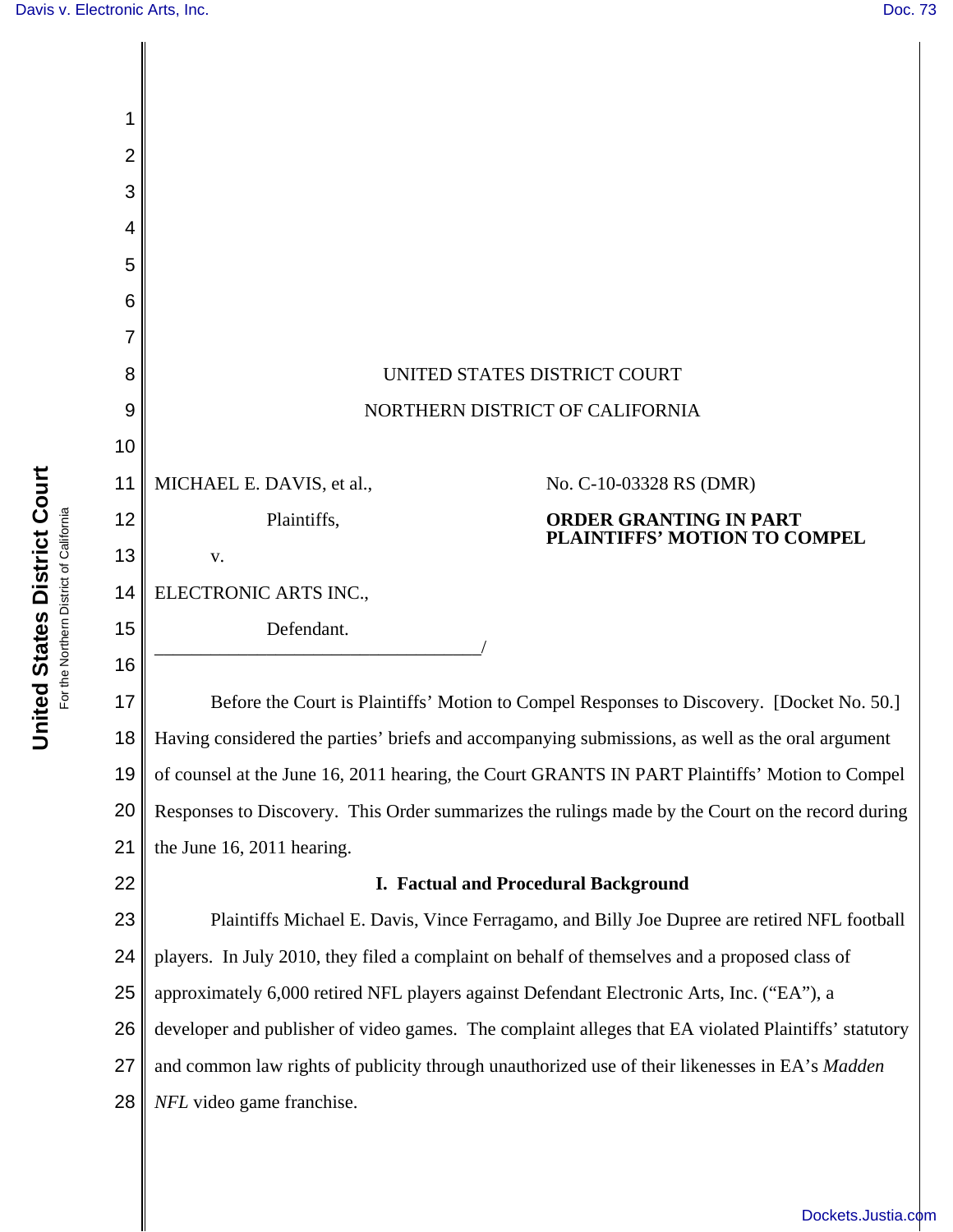1

2 3 4 5 6 7 8 9 On January 6, 2011, EA moved to strike Plaintiffs' claims pursuant to California Code of Civil Procedure section 425.16, known as the "anti-SLAPP" statute. EA's anti-SLAPP motion asserts that EA's use of Plaintiffs' likenesses in *Madden NFL* qualifies for First Amendment protection under various tests, including the "transformative use" test, and that Plaintiffs' claims therefore should be dismissed. The parties subsequently filed a stipulated request that the Court continue the hearing on the anti-SLAPP motion until July 2011. On January 31, 2011, the Honorable Richard Seeborg issued an order denying EA's anti-SLAPP motion without prejudice, and ordered that EA could re-file its anti-SLAPP motion following the initial case management conference in April 2011. [Docket No. 35.]

10 11 12 13 14 On February 2, 2011, Plaintiff Davis served EA with his first sets of interrogatories, requests for admissions, and requests for the production of documents. On March 4, 2011, EA served objections to the discovery and refused to provide substantive responses on the grounds that California Code of Civil Procedure section 425.16(g) automatically stays all discovery during the pendency of an anti-SLAPP motion.<sup>1</sup>

15 16 17 18 19 20 21 22 23 24 In this motion, Plaintiffs argue that the rules regarding discovery during the pendency of an anti-SLAPP motion differ in federal court from those applied in state court actions. Specifically, Plaintiffs argue that section  $425.16(g)$ , the provision staying discovery upon the filing of an anti-SLAPP motion, is not applicable in federal court because it conflicts with Federal Rule of Civil Procedure 56(d). *See Metabolife Int'l. Inc. v. Wornick*, 264 F.3d 832, 846 (9th Cir. 2001) (holding that "discovery-limiting aspects" of California's anti-SLAPP statute "collide with the discoveryallowing aspects of Rule 56"). Plaintiffs argue that they are entitled to discover information that is within Defendant's exclusive control and that is probative of the issues raised in the anti-SLAPP motion. Plaintiffs seek an order compelling EA to respond to discovery regarding EA's affirmative defense that its use of retired NFL players' likenesses qualifies for First Amendment protection

25

<sup>26</sup> 27 28 <sup>1</sup> On March 2, 2011, Judge Seeborg issued an order on EA's miscellaneous administrative request instructing the parties to proceed with discovery as though EA's anti-SLAPP motion were on file as of January 6, 2011. [Docket No. 44.] In the order, the Court clarified that "[n]o consideration [had] been given to the parties' discovery related issues as those issues [were] not before the court." EA re-filed its anti-SLAPP motion, along with a motion to dismiss the complaint, on June 9, 2011. A hearing on both motions is scheduled for August 25, 2011.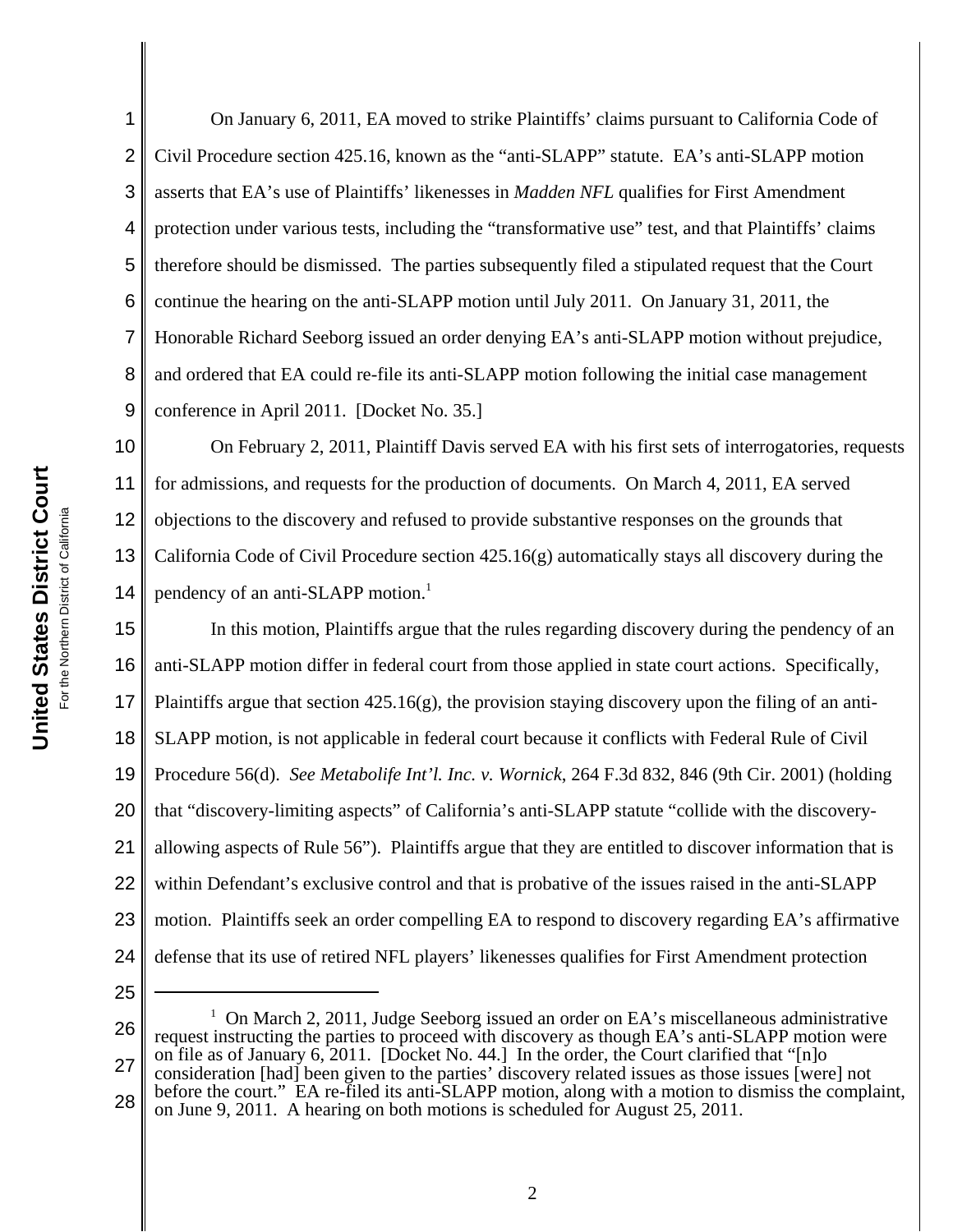1 2 under the transformative use test, as well as information probative of the claim that EA contractually waived its First Amendment rights.

3

## **II. Legal Standards**

4 5 6 7 8 9 10 11 12 13 14 15 16 17 18 19 20 21 22 23 24 25 26 Known as the "anti-SLAPP" statute, California Code of Civil Procedure section 425.16 "was enacted to allow for early dismissal of meritless first amendment cases aimed at chilling expression through costly, time-consuming litigation." *Metabolife*, 264 F.3d at 839. "The hallmark of a SLAPP suit is that it lacks merit, and is brought with the goals of obtaining an economic advantage over a citizen party by increasing the cost of litigation to the point that the citizen party's case will be weakened or abandoned, and of deterring future litigation." *United States ex rel. Newsham v. Lockheed Missiles & Space Co.*, 190 F.3d 963, 971-972 (9th Cir. 1999) (citing *Wilcox v. Superior Court*, 27 Cal. App. 4th 809, 816 (1994)). To protect the public's interest in "participation in matters of public significance," section 425.16(b) provides that any "cause of action against a person arising from any act of that person in furtherance of that person's right of . . . free speech . . . in connection with a public issue shall be subject to a special motion to strike, unless the court determines that the plaintiff has established that there is a probability that the plaintiff will prevail on the claim." Cal. Code Civ. Proc.  $\S$  425.16(a), (b). Consideration of an anti-SLAPP motion involves a two-step process: The moving defendant's burden is to demonstrate that the act or acts of which the plaintiff complains were taken "in furtherance of the [defendant]'s right of petition or free speech under the United States or California Constitution in connection with a public issue," as defined in the statute.  $(\S$  425.16, subd. (b)(1).) If the court finds such a showing has been made, it then determines whether the plaintiff has demonstrated a probability of prevailing on the claim."2 *Equilon Enters. v. Consumer Cause, Inc*., 29 Cal. 4th 53, 67 (2002). In making these determinations, "the court shall consider the pleadings, and supporting and opposing affidavits stating the facts upon which the liability or defense is based." *Id*. (quoting Cal. Code Civ. Proc. § 425.16(b)(2)).

<sup>27</sup> 28 2 "At the second step of the anti-SLAPP inquiry, the required probability that [plaintiff] will prevail need not be high." *Keller v. Elec. Arts, Inc.*, No. 09-1967, 2010 U.S. Dist. LEXIS 10719, at \*34 (Feb. 8, 2010), *argued*, No. 10-15387 (9th Cir. Feb. 16, 2011) (quoting *Hilton v. Hallmark Cards*, 580 F.3d 874, 888-89 (9th Cir. 2009)).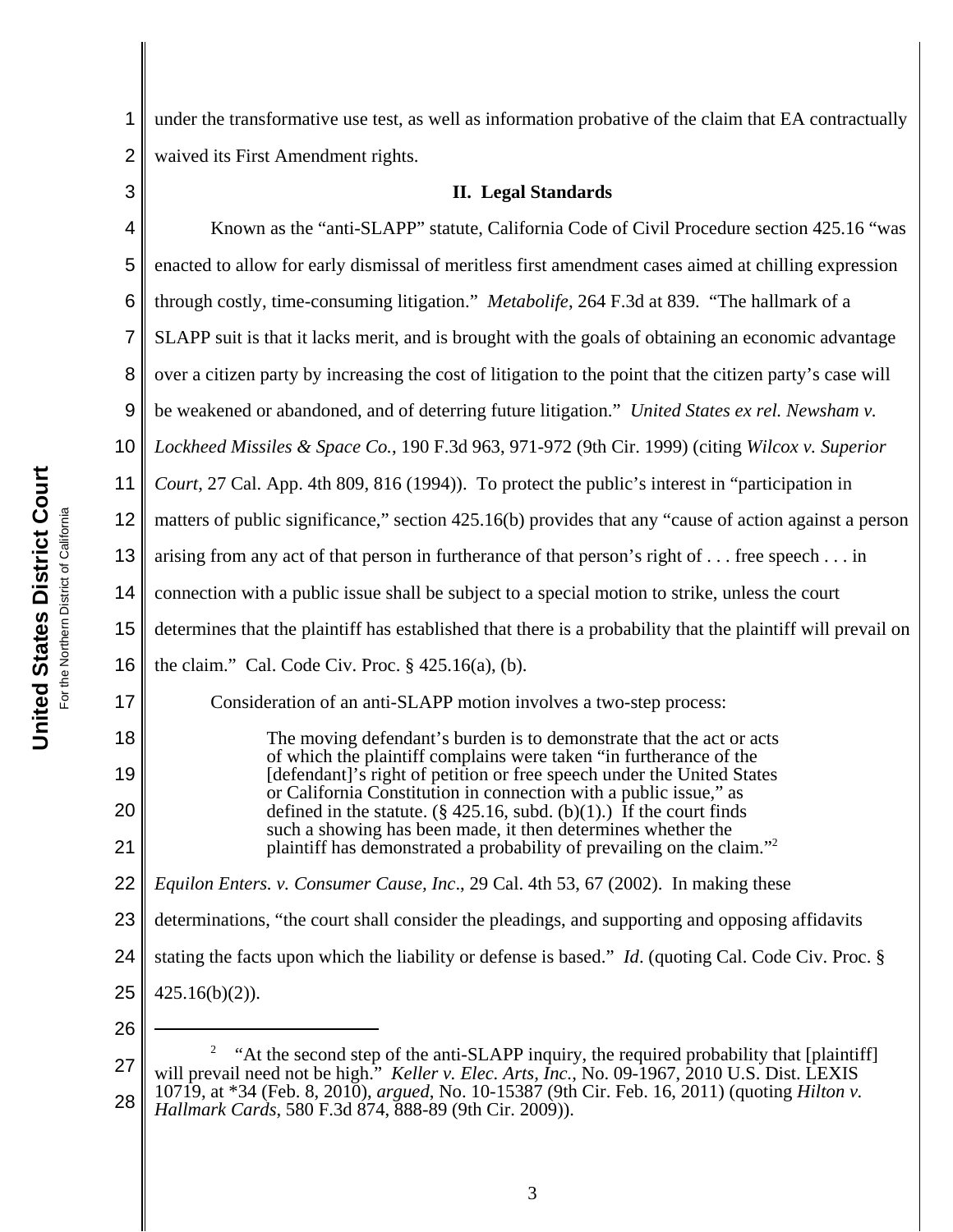1 2 3 4 5 6 7 8 An anti-SLAPP motion "may be filed within 60 days of the service of the complaint, or in the court's discretion, at any later time upon terms it deems proper." Cal. Code Civ. Proc. § 425.16(f). Furthermore, discovery is automatically stayed and the opposing party must demonstrate "good cause" under section 425.16(g) to justify "specified discovery" as an exception to the stay. *See* Cal. Code Civ. Proc. § 425.16(g). "Together, these two subsections 'create a default rule that allows the defendant served with a complaint to immediately put the plaintiff to his or her proof before the plaintiff can conduct discovery.'" *Metabolife*, 264 F.3d at 846 (quoting *Rogers v. Home Shopping Network, Inc*., 57 F. Supp. 2d 973, 980 (C.D. Cal. 1999)).

9 10 11 12 13 14 15 In *Lockheed*, the Ninth Circuit held that certain provisions of California's anti-SLAPP statute may be invoked in federal court. Applying *Erie R.R. v. Tompkins*, 304 U.S. 64 (1938), the Court held that there is no direct conflict between section 425.16, subdivisions (b) (providing the availability of the special motion to strike) and (c) (providing for attorneys' fees) and the Federal Rules of Civil Procedure, and that the purposes of *Erie* would be advanced by adopting the California procedural rules. Therefore, those provisions may be used in federal court. *Lockheed*, 190 F.3d at 973.

16 17 18 19 20 21 22 23 24 25 26 27 28 Two years later, in *Metabolife*, the Ninth Circuit addressed the applicability in federal court actions of the discovery stay provision embodied in section  $425.16(g)$ . The Court discussed the potential collision that would occur between the expedited procedures in the anti-SLAPP statute and Federal Rule of Civil Procedure 56, if the anti-SLAPP motion were used in federal court to test the plaintiff's evidence before the plaintiff has completed discovery. *Metabolife*, 264 F.3d at 846 (discussing *Rogers*, 57 F. Supp. 2d at 980). Comparing section 425.16(g) with Rule 56, the Ninth Circuit noted that "[a]lthough Rule 56[] facially gives judges the discretion to disallow discovery when the non-moving party cannot yet submit evidence supporting its opposition, the Supreme Court has restated the rule as requiring, rather than merely permitting, discovery 'where the nonmoving party has not had the opportunity to discover information that is essential to its opposition.'" 264 F.3d at 846 (quoting *Anderson v. Liberty Lobby, Inc*., 477 U.S. 242, 250 n.5 (1986)). Therefore, the Ninth Circuit concluded that California's automatic discovery stay mechanism should not apply in federal court actions "[b]ecause the discovery-limiting aspects of §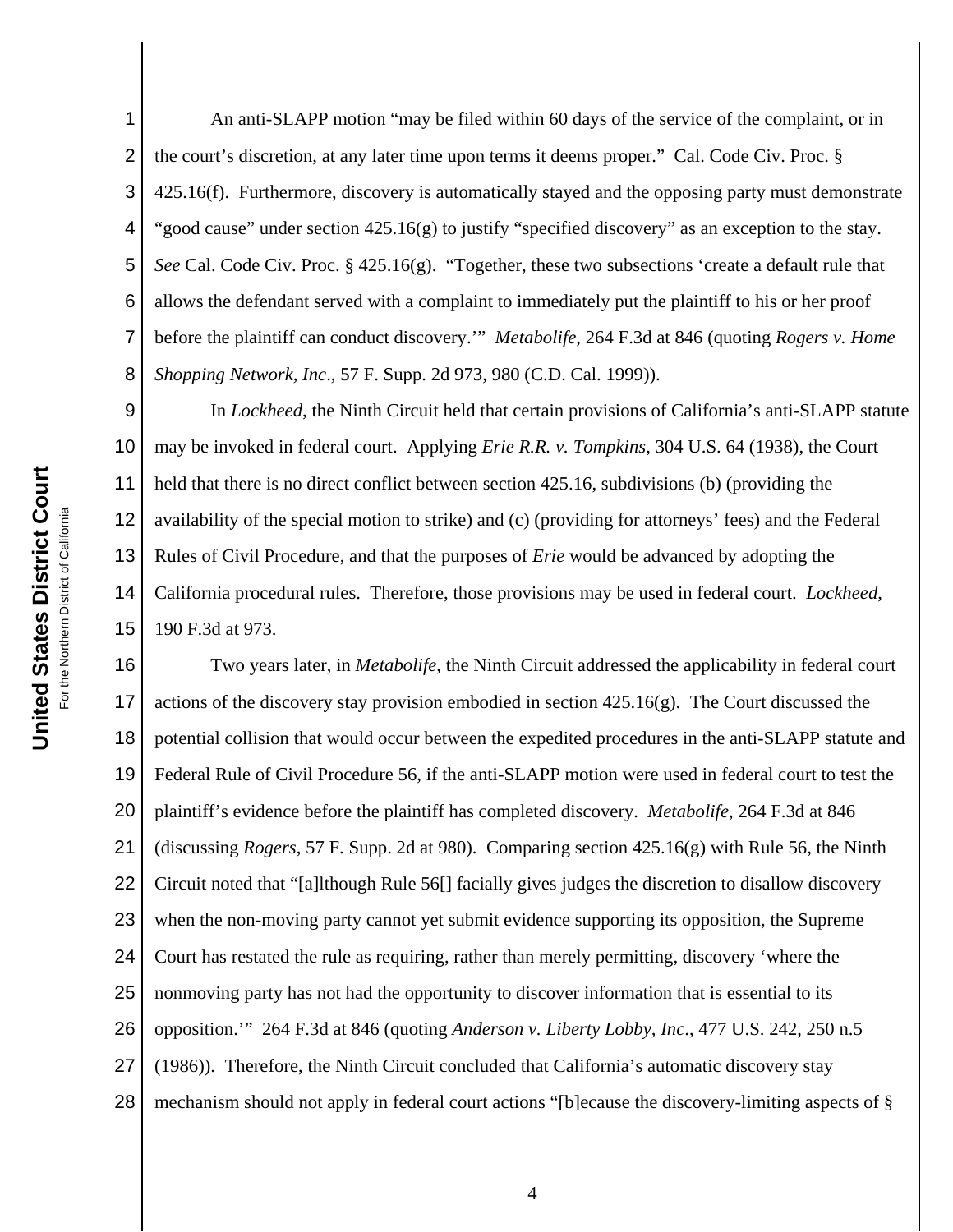1 2 425.16(f) and (g) collide with the discovery-allowing aspects of Rule 56 . . . ." *Metabolife*, 264 F.3d at 846.

3

## **III. Discussion**

4 5 6 7 8 9 10 11 12 Defendant argues that *Metabolife* is inapposite and that section 425.16(g) applies in this case. According to Defendant, the anti-SLAPP motion at issue in *Metabolife* was akin to a motion for summary judgment. By contrast, the anti-SLAPP motion now before the Court identifies legal defects in the complaint while accepting its factual allegations as true and does not rely on evidence outside the complaint. Therefore, Defendant argues that its anti-SLAPP motion must be treated as a Federal Rule of Civil Procedure 12(b)(6) motion to dismiss, and accordingly, there is no conflict between the stay on discovery and Rule 56(d). In the alternative, Defendant argues that if the discovery stay does not apply, then Plaintiffs' requested discovery is not narrowly tailored to opposing the anti-SLAPP motion, and should be disallowed.

13 14 15 16 17 18 19 20 21 22 23 24 25 For purposes of the section 425.16(g) discovery stay provision, at least one court has noted a distinction between an anti-SLAPP motion that is in the nature of a Rule 12(b)(6) motion to dismiss and one that presents issues of fact, akin to a Rule 56 summary judgment motion. In *Aeroplate Corp. v. Arch Insurance Co.*, the Court described the general rule from *Metabolife* and *Rogers* as follows: "the discovery-limiting provisions of section 425.16, subdivisions (f) and (g), collide with the discovery-permitting provisions of Rule 56, and therefore are not available in federal court unless either: (1) the factual basis of the case has been developed through discovery or similar prior proceedings to the extent a motion for summary judgment would be appropriate; (2) the parties agree that further discovery is not necessary; or (3) *the only issue presented by the motion is an issue of law* and the motion is suitable for decision as a motion to dismiss pursuant to Rule 12(b)(6)." No. 06-1099, 2006 WL 3257487, at \*9 (E.D. Cal. Nov. 9, 2006) (internal citations omitted, emphasis added). In other words, *Aeroplate* noted that if a particular anti-SLAPP motion requires no factual evaluation, there is no collision between section 425.16(g) and Rule 56.

26 27 28 That is not the case here. Assuming that EA is able to meet its initial burden of establishing that the challenged causes of action arise from protected free speech activity, the Court necessarily must engage in some factual evaluation at the second step of the anti-SLAPP process in order to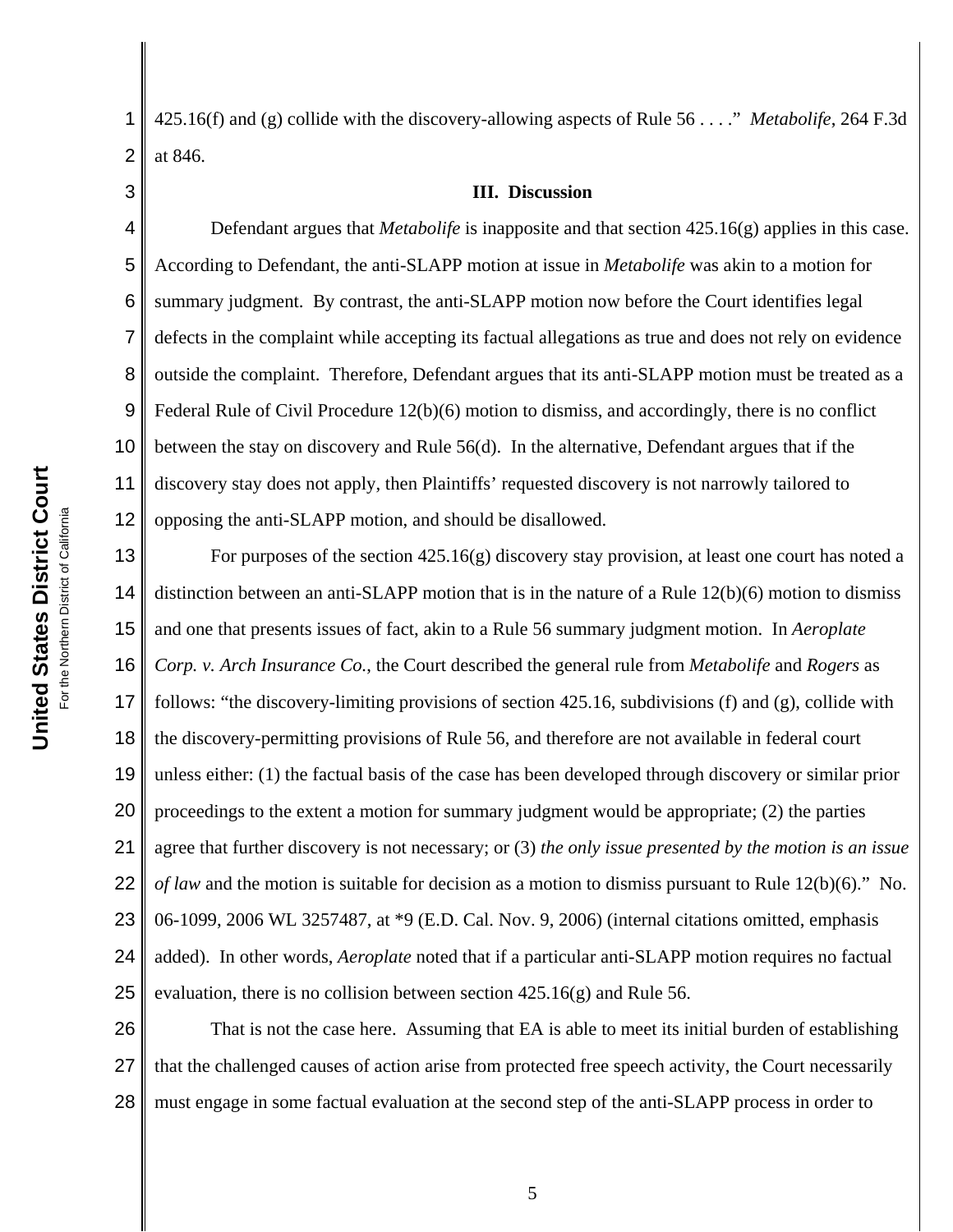1 2 3 4 5 6 7 8 9 10 11 determine whether Plaintiffs have demonstrated a probability of prevailing on their claims. Here, EA seeks to defeat Plaintiffs' right of publicity claim by showing that it has a complete defense. Specifically, EA argues that the use of Plaintiffs' likenesses in *Madden NFL* qualifies for First Amendment protection under the "transformative use" test, and therefore Plaintiffs' causes of action are barred as a matter of law. *See Peregrine Funding, Inc. v. Sheppard Mullin Richter & Hampton LLP*, 133 Cal. App. 4th 658, 676 (2005) ("Generally, a defendant may defeat a cause of action by showing the plaintiff cannot establish an element of its cause of action *or* by showing there is a complete defense to the cause of action . . .") (emphasis in original); *see also Traditional Cat Ass'n, Inc. v. Gilbreath*, 118 Cal. App. 4th 392, 398-399 (2004) (noting the anti-SLAPP statute contemplates consideration of the merits of the plaintiff's case "as well as all available defenses to it.").

12 13 14 15 16 17 18 19 Consequently, in order for Plaintiffs to make their required showing at the second step of the anti-SLAPP analysis, Plaintiffs must meet "an *evidentiary burden, not a pleading requirement*. The court must consider the pleadings and the evidence submitted by the parties; it cannot weigh the evidence but instead must simply determine whether the [plaintiffs'] evidence would, if credited, be sufficient to meet its burden of proof." *Flores v. Emerich & Fike*, No. 05-0291, 2006 WL 2536615, at \*10 (E.D. Cal. Aug. 31, 2006) (internal citations omitted, emphasis in original). The Court may also consider Defendant's opposing evidence to determine whether it defeats Plaintiffs' case as a matter of law. *Traditional Cat Ass'n*, 118 Cal. App. 4th at 398.

20 21 22 23 24 In sum, while it is generally Defendant's burden to prove its affirmative defense (*see Peregrine*, 133 Cal. App. 4th at 676), Plaintiffs are entitled to present evidence to counter that defense in order to satisfy their burden at the second step of the court's anti-SLAPP inquiry. Accordingly, the Court concludes that the section 425.16(g) discovery stay collides with Rule 56(d) and should not be applied in this case.

25 26 27 28 The Court next turns to the specific discovery at issue in this motion. Plaintiffs urge the Court to compel Defendant to respond to a significant amount of discovery -- over 30 requests for admission, 27 requests for the production of documents, and eight interrogatories -- arguing that Plaintiffs are entitled to broad discovery of "information that [is] in EA's exclusive control and [is]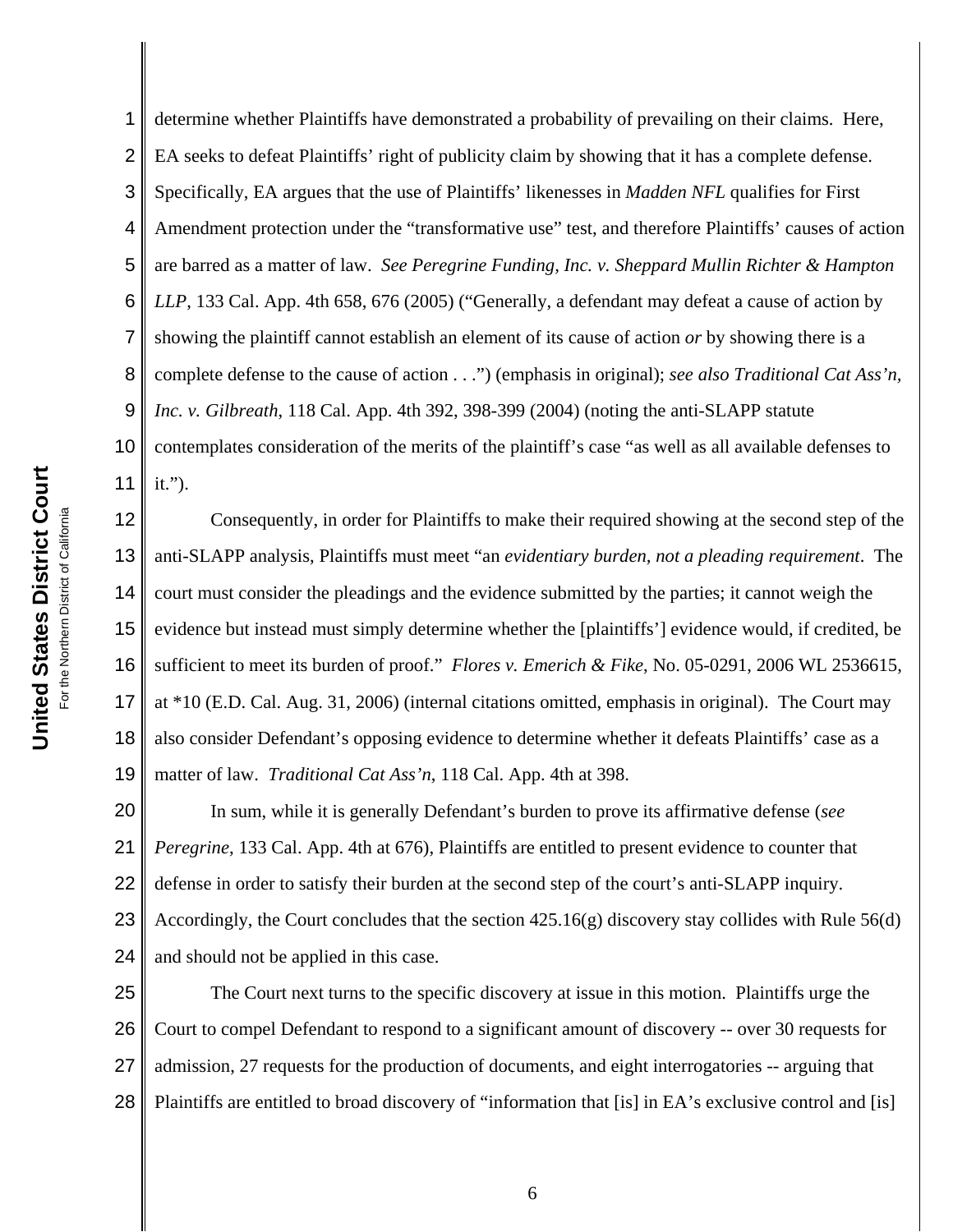United States District Court **United States District Court** For the Northern District of California For the Northern District of California

1 2 3 probative of the issues raised in EA's anti-SLAPP motion." (Pls.' Reply Br. [Docket No. 60] 6.) Defendant argues that, if allowed at all, discovery must be analyzed under Rule 56(d)'s requirement that the requested discovery be "essential" to opposing the motion.

4 5 6 7 8 9 10 11 12 13 14 15 16 Although the section 425.16(g) discovery stay should not be applied in this case, the Court is nevertheless mindful of the policy considerations supporting California's anti-SLAPP statutory scheme, and in particular, the statute's goal of "early dismissal of meritless first amendment cases aimed at chilling expression through costly, time-consuming litigation." *Metabolife*, 264 F.3d at 839. Permitting wide-ranging discovery of matters that are merely "probative of" or "relevant to" the issues in an anti-SLAPP motion would subvert the intent of the anti-SLAPP statute by delaying adjudication of the anti-SLAPP motion and increasing the financial burden on Defendant. *See Price v. Stossel*, 590 F. Supp. 2d 1262, 1267 (2008) (discussing the good cause standard for discovery under the anti-SLAPP statute). Moreover, the Court notes that in concluding that section 425.16(f) collides with Rule 56, the Court in *Metabolife* relied on the Supreme Court's statement in *Liberty Lobby* that a court is required to permit discovery "where the nonmoving party has not had the opportunity to discover information that is *essential to its opposition*" to a summary judgment motion. 264 F.3d at 846 (quoting *Liberty Lobby*, 477 U.S. at 250 n.5) (emphasis added).

17 18 19 20 21 22 Therefore, the Court concludes that the appropriate standard by which Plaintiffs' discovery should be evaluated is whether a request is "essential" to Plaintiff's opposition to the anti-SLAPP motion. Application of this standard, as opposed to the "probative" or "relevant" standards urged by Plaintiffs, honors the policy behind California's anti-SLAPP statute and advances the "twin purposes of the *Erie* rule- 'discouragement of forum-shopping and avoidance of inequitable administration of the law.'" *Lockheed*, 190 F.3d at 973 (quoting *Hanna v. Plumer*, 380 U.S. 460, 468 (1965)).

23

27 28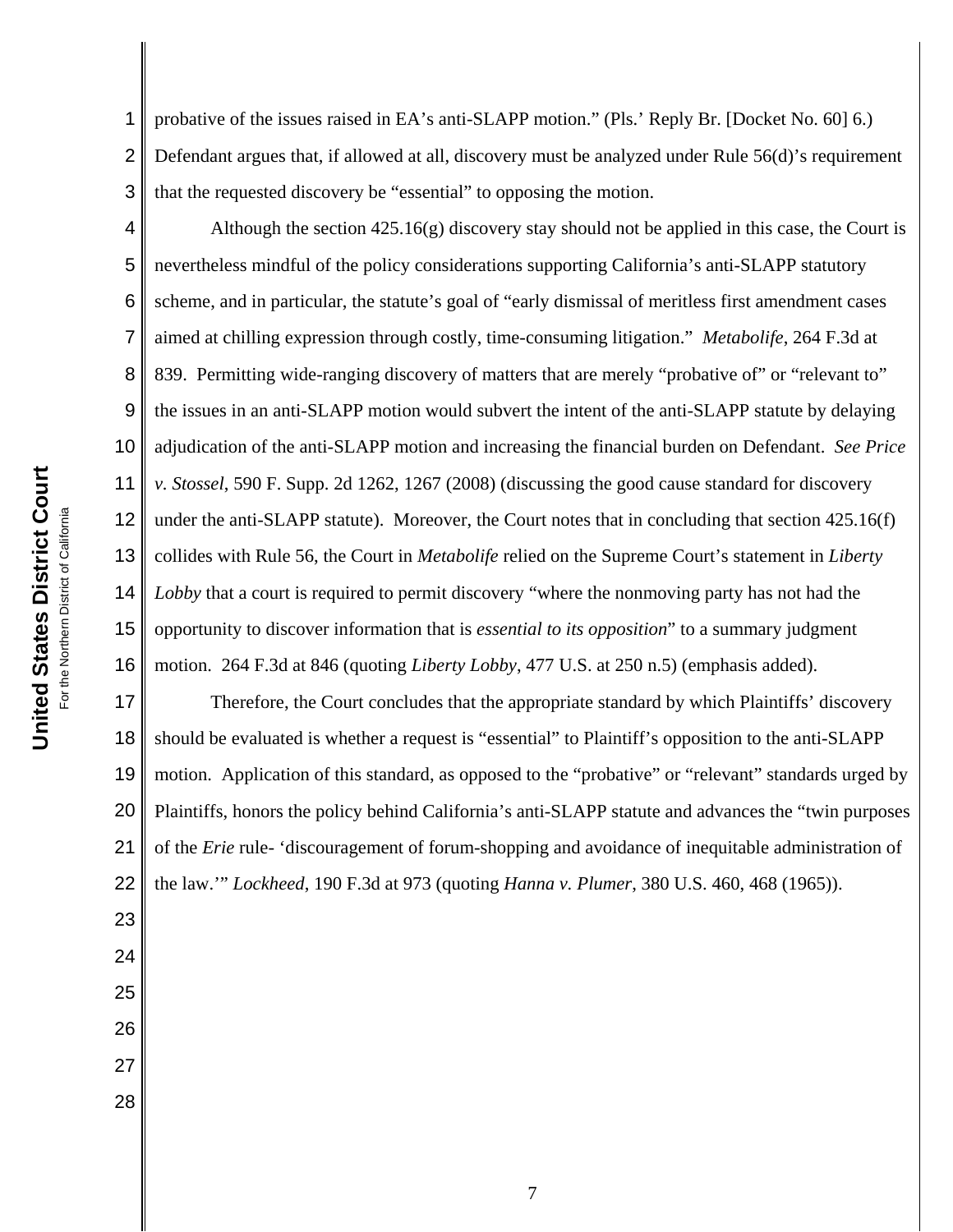| 1              | The discovery at issue in this motion can be divided into two subjects: (1) EA's affirmative                                                                                                                |
|----------------|-------------------------------------------------------------------------------------------------------------------------------------------------------------------------------------------------------------|
| $\overline{2}$ | defense based on the transformative use test <sup>3</sup> and (2) Plaintiffs' assertion that EA waived its First                                                                                            |
| 3              | Amendment rights as a result of licensing agreements regarding its use of NFL player likenesses.                                                                                                            |
| 4              | A defendant may raise an affirmative defense that a challenged work is "protected by the                                                                                                                    |
| 5              | First Amendment inasmuch as it contains significant transformative elements or that the value of the                                                                                                        |
| 6              | work does not derive primarily from the celebrity's fame." Comedy III Prods., Inc. v. Saderup, 25                                                                                                           |
| 7              | Cal. 4th 387, 407 (2001). To determine whether a work is transformative, a court must inquire:                                                                                                              |
| 8              | whether the celebrity likeness is one of the "raw materials" from which an<br>original work is synthesized, or whether the depiction or imitation of the                                                    |
| 9              | celebrity is the very sum and substance of the work in question. We ask, in<br>other words, whether a product containing a celebrity's likeness is so                                                       |
| 10             | transformed that it has become primarily the defendant's own expression<br>rather than the celebrity's likeness. And when we use the word                                                                   |
| 11             | "expression," we mean expression of something other than the likeness of<br>the celebrity.                                                                                                                  |
| 12             | <i>Id.</i> at 406. In making a transformative use determination, Defendant argues that the Court need only                                                                                                  |
| 13             |                                                                                                                                                                                                             |
| 14             | view the video games at issue to determine whether Plaintiffs' alleged likenesses are one of several                                                                                                        |
| 15             | "raw materials" comprising the work, or whether they are the "sum and substance" of the work.                                                                                                               |
| 16             | According to Defendant, if the Court "observes that the game is synthesized from other raw                                                                                                                  |
| 17             | materials in addition to Plaintiffs' alleged likenesses, the work is 'transformative' and no further                                                                                                        |
| 18             | analysis is required to bar Plaintiffs' claims under the First Amendment." (Def.'s Opp'n [Docket No.                                                                                                        |
| 19             | 58] 9.) Therefore, Defendant argues, since the Court may resolve the question of whether EA's use                                                                                                           |
| 20             | of Plaintiffs' alleged likenesses is transformative by simply viewing the games themselves,                                                                                                                 |
| 21             | discovery pertaining to this issue is not essential to Plaintiffs' opposition.                                                                                                                              |
|                |                                                                                                                                                                                                             |
| 22             | Plaintiffs also seek an order compelling responses to discovery they claim is necessary to                                                                                                                  |
| 23             | rebut statements contained in the declaration of an executive producer of the video games submitted<br>in support of Defendant's anti-SLAPP motion. Defendant claims that the declaration is nothing        |
| 24             | more than a summary of voluminous information pursuant to Federal Rule of Evidence 1006.<br>Defendant asserts that the declaration merely explains the basics of how the video games work,                  |
| 25             | thereby saving the Court from countless hours of having to play the video game itself in order to<br>obtain the same information. Plaintiffs assert that the statements in the declaration go well beyond a |
| 26             | mere summary of information, and bear on how Defendant used Plaintiffs' likenesses in the video<br>games and whether Defendant transformed the likenesses. Since such discovery is not essential to         |

27 games and whether Defendant transformed the likenesses. Since such discovery is not essential to opposing the anti-SLAPP motion, the Court does not authorize any discovery directed at the declaration. The Court expresses no opinion as to whether the declaration is proper under Rule 1006, as such a ruling is more appropriately made by Judge Seeborg upon consideration of the anti-

**United States District Court United States District Court** For the Northern District of California For the Northern District of California

8

<sup>28</sup> SLAPP motion itself.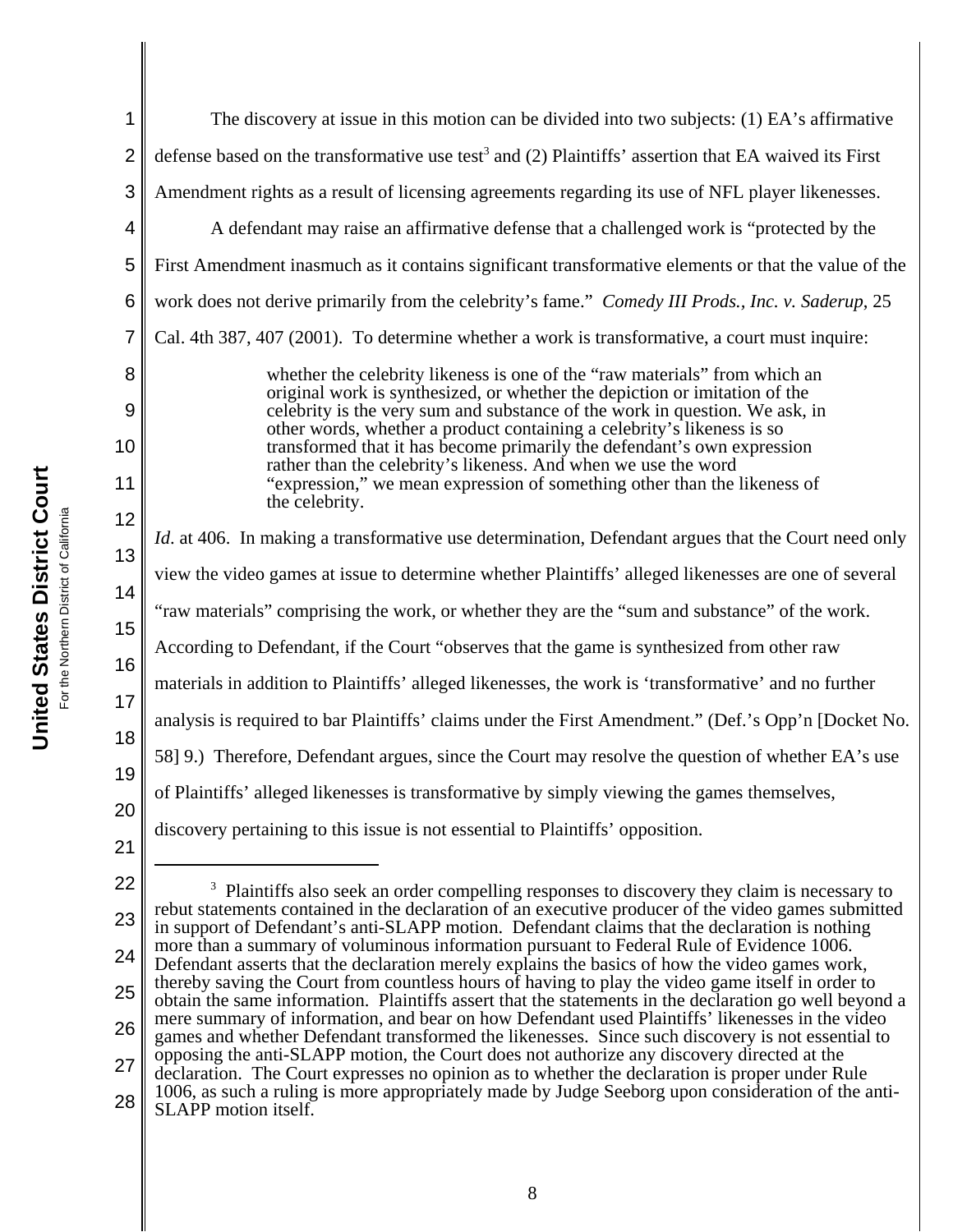1 2 3 4 5 6 7 8 9 In determining whether a likeness of an individual has been sufficiently transformed, courts focus on the depiction of the individual, comparing the similarities and differences between the work in question and the individual's likeness. *See Kirby v. Sega of Am., Inc*., 144 Cal. App. 4th 47, 59 (2006) (concluding video game character "Ulala" was "more than a mere likeness or literal depiction of [plaintiff]" given differences in attire, setting, and physical movements); *Keller*, 2010 U.S. Dist. LEXIS 10719, at \*16 (finding depiction of plaintiff insufficiently transformative where video game player character wore "same jersey number, [was] the same height and weight and hail[ed] from the same state," and represented plaintiff as what he was, "starting quarterback for Arizona State University.").

10 11 12 13 14 15 16 Thus, in order to conduct its comparison of the work in question and Plaintiffs' likenesses, the Court cannot solely look to the video games themselves, devoid of any context or reference, as Defendant urges. The Court must be provided with a baseline understanding of which individuals' likenesses should be compared to which particular player characters in the video games. In addition, Plaintiffs (and the Court) should have access to Defendant's contentions regarding the transformative use defense, as well as the basic supporting documents. The Court finds that such discovery is essential to Plaintiffs' opposition to Defendant's anti-SLAPP motion.

17 18 19 20 21 However, because the Court will conduct a *visual* comparison of the work in question and Plaintiffs' likenesses, information related to the actual process of transformation of Plaintiffs' likenesses, such as the fields of data used to create the player characters and source information for the fields of data, is not essential for the Court to make its determination. Further, as a class has not yet been certified in this case, discovery is limited to the three named plaintiffs.

22 23 24 25 26 Plaintiffs also seek discovery directed at the issue of whether Defendant waived its First Amendment rights as a result of licensing agreements governing EA's use of former NFL player likenesses in its video games. Plaintiffs seek to obtain complete, unredacted copies of the licensing agreements at issue, the correspondence relating thereto, and copies of deposition testimony from Defendant's witnesses regarding licensing.

27 28 In *Navellier v. Sletten*, the California Supreme Court applied the two-step anti-SLAPP analysis and held that a party's First Amendment rights can be waived via a validly formed contract.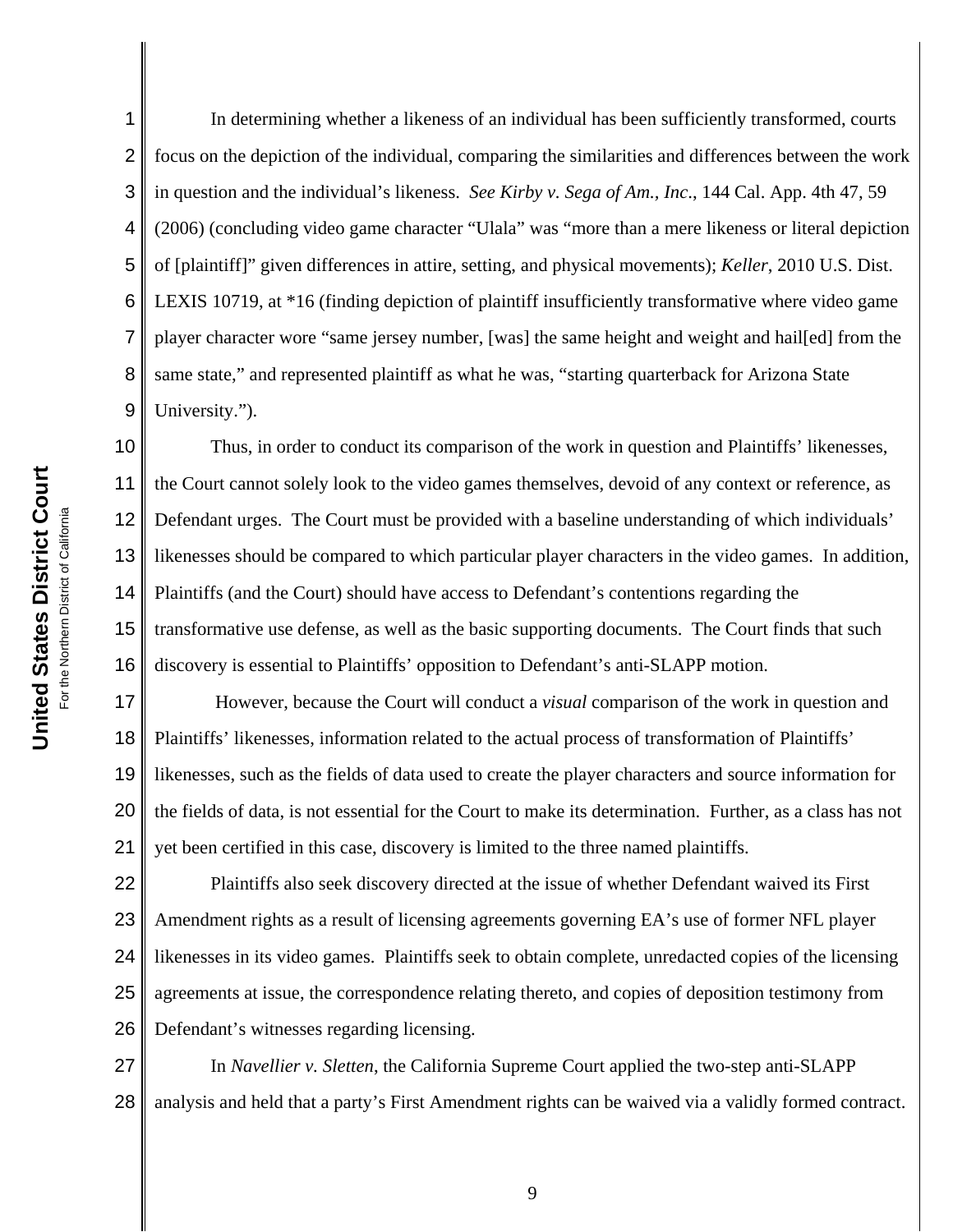1

2 3 4 5 6 7 29 Cal. 4th 82, 94 (2002). "[A] defendant who in fact has validly contracted not to speak or petition has in effect 'waived' the right to the anti-SLAPP statute's protection in the event he or she later breaches a contract." *Id*.However, the Supreme Court has held that "a waiver of constitutional rights in any context must, at the very least, be clear." *Fuentes v. Shevin*, 407 U.S. 67, 94 (1972). In other words, a contract must show waiver of a constitutional right on its face. *Id*. ("We need not concern ourselves with the involuntariness or unintelligence of a waiver when the contractual language relied upon does not, on its face, even amount to a waiver.").

8 9 10 11 12 13 14 The Court concludes that discovery related to the issue of whether Defendant waived its First Amendment rights is essential to Plaintiffs' opposition to the anti-SLAPP motion. However, as any waiver of First Amendment rights by Defendant must be clear on the face of the licensing agreements at issue, only the agreements themselves, and not correspondence relating thereto or deposition testimony about the agreements, are essential to the opposition. Furthermore, the only agreements essential to Plaintiffs' opposition to the anti-SLAPP motion are those regarding the 2008 and 2009 versions of the games specifically at issue in this lawsuit.

## **IV. Conclusion**

16 17 18 19 20 21 22 23 24 25 26 27 28 For the foregoing reasons, Plaintiffs' motion to compel is granted as follows: Defendant is ordered to answer requests for admission asking Defendant to admit that (1) player characters are based upon actual players; (2) Defendant used characteristics of actual players to create player characters; (3) specific player characters in the games depict Plaintiffs Davis, Ferragamo, and Dupree; and (4) specific player characters in the games contain characteristics of Plaintiffs Davis, Ferragamo, and Dupree. Defendant is ordered to answer interrogatories asking Defendant to (1) describe how Defendant assigned jersey numbers to player characters, and (2) state all facts on which Defendant bases its assertion that its use of likenesses of actual players is "transformative." With respect to requests for the production of documents, Defendant is ordered to produce documents regarding (1) the actual identities of the player characters; (2) the "scrambling, alteration, or transformation" of the likenesses of actual players; and (3) the "scrambling, alteration, or transformation" of the characteristics of actual players. For each request for production, Defendant shall limit its production to documents which specifically pertain to Plaintiffs Davis,